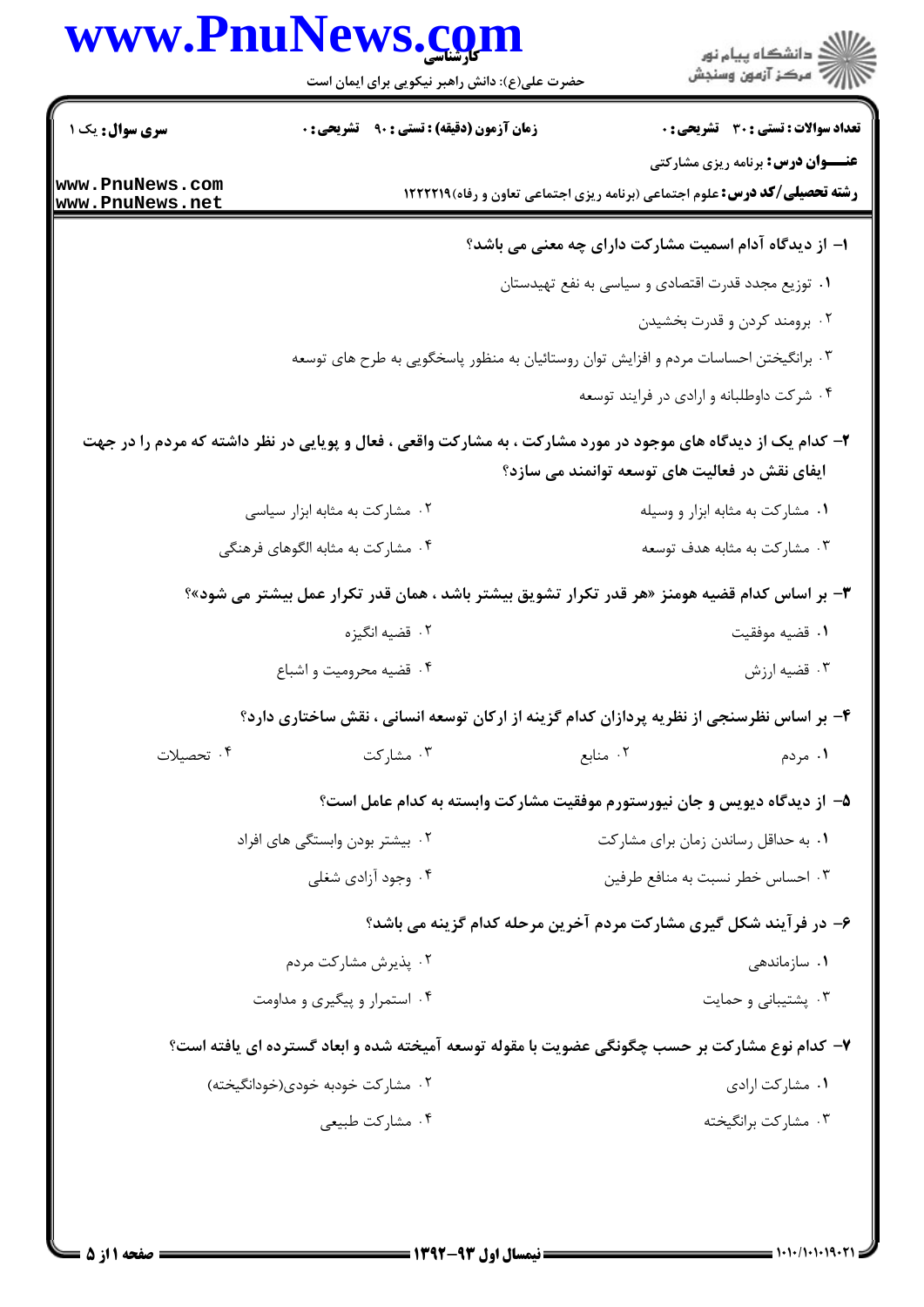|                                    | www.Pnulvews.com<br>حضرت علی(ع): دانش راهبر نیکویی برای ایمان است                                                            |                                                  | ≦ دانشڪاه پيام نور<br>7- مرڪز آزمون وسنڊش    |  |
|------------------------------------|------------------------------------------------------------------------------------------------------------------------------|--------------------------------------------------|----------------------------------------------|--|
| <b>سری سوال : ۱ یک</b>             | زمان آزمون (دقیقه) : تستی : ۹۰٪ تشریحی : ۰                                                                                   |                                                  | <b>تعداد سوالات : تستی : 30 - تشریحی : 0</b> |  |
| www.PnuNews.com<br>www.PnuNews.net | <b>عنـــوان درس:</b> برنامه ریزی مشارکتی<br><b>رشته تحصیلی/کد درس:</b> علوم اجتماعی (برنامه ریزی اجتماعی تعاون و رفاه)1۲۲۲۱۹ |                                                  |                                              |  |
|                                    | ۸– در بحث تقسیم بندی مشارکت بر حسب سطوح فضایی، فعالیت در مورد موضوعاتی چون آلودگی هوا، تخریب منابع آب در                     |                                                  | کدام فضای عملکردی قرار می گیرند؟             |  |
| ۰۴ مشارکت محلی                     | ۰۳ مشارکت منطقه ای                                                                                                           | ۰۲ مشارکت ملی                                    | ٠١. مشاركت بين المللي                        |  |
|                                    |                                                                                                                              | R.R.A –۹ مخفف كدام يك از اصطلاحات زير مي باشد؟   |                                              |  |
|                                    | ۰۲ ارزیابی سریع روستایی                                                                                                      |                                                  | ۰۱ ارزیابی مشارکتی روستایی                   |  |
|                                    | ۰۴ ارزیابی مشارکتی تأثیر                                                                                                     |                                                  | ۰۳ نظارت و ارزیابی مشارکتی                   |  |
|                                    | +ا– در کدام یک از مراحل فرآیند برنامه ریزی مشارکتی تصمیم گیری از پایین به بالا خواهد بود؟                                    |                                                  |                                              |  |
|                                    | ۰۲ مشارکت در اجراء                                                                                                           |                                                  | ۰۱ مشارکت در تصمیم گیری                      |  |
|                                    | ۰۴ مشارکت در ارزشیابی                                                                                                        |                                                  | ۰۳ مشارکت در بهره برداری و نگهداری           |  |
|                                    | 11- در تاریخ برنامه ریزی و تصمیم گیری ها در زمینه عمران روستایی در سطح یا بخش - ملی کدام سازمان شکل گرفت؟                    |                                                  |                                              |  |
|                                    | ۰۲ شعب سازمان برنامه و بودجه در استان ها                                                                                     | ۰۱ مدیریت عمران روستاها در سازمان برنامه و بودجه |                                              |  |
|                                    | ۰۴ اتحادیه شرکت های تعاونی روستایی                                                                                           |                                                  | ۰۳ وزارت تعاون و امور عمران روستایی          |  |
|                                    | ۱۲- در روش تهیه طرح های روستایی کدام طرح ها و پروژه ها به طور غیرمستقیم در امر تولید دخالت دارند؟                            |                                                  |                                              |  |
| ۰۴ آب آشامیدنی                     | ۰۳ جهانگردی                                                                                                                  | ٢. معدن                                          | ۰۱ جنگلداری                                  |  |
|                                    | ۱۳– بعد از انقلاب اسلامی اولین تلاش دولت در دخالت در امور روستاها به کدام گزینه مربوط می شود؟                                |                                                  |                                              |  |
|                                    | ۰۲ بنیاد مسکن انقلاب اسلامی                                                                                                  | ۰۱ شکل گیری جهادسازندگی                          |                                              |  |
|                                    | ۰۴ لایحه ی واگذاری از سوی هیئت های هفت نفره                                                                                  | ۰۳ شوراهای اسلامی                                |                                              |  |
|                                    | ۱۴- کدام روش ابزاری جهت برقراری ارتباط کلامی بین برنامه ریزان، مجریان، مدیران و همکاران آن در حل مسائل و مشکلات              | حاد و افزایش ظرفیت حل مشکلات می باشد؟            |                                              |  |
|                                    | ۰۲ روش نظارت و ارزیابی مشارکتی                                                                                               |                                                  | ۰۱ روش ارزیابی مشارکتی روستایی               |  |
|                                    | ۰۴ روش اندیشه و عمل مشارکتی                                                                                                  |                                                  | ۰۳ روش ارزیابی مشارکتی تاثیر                 |  |
|                                    |                                                                                                                              |                                                  |                                              |  |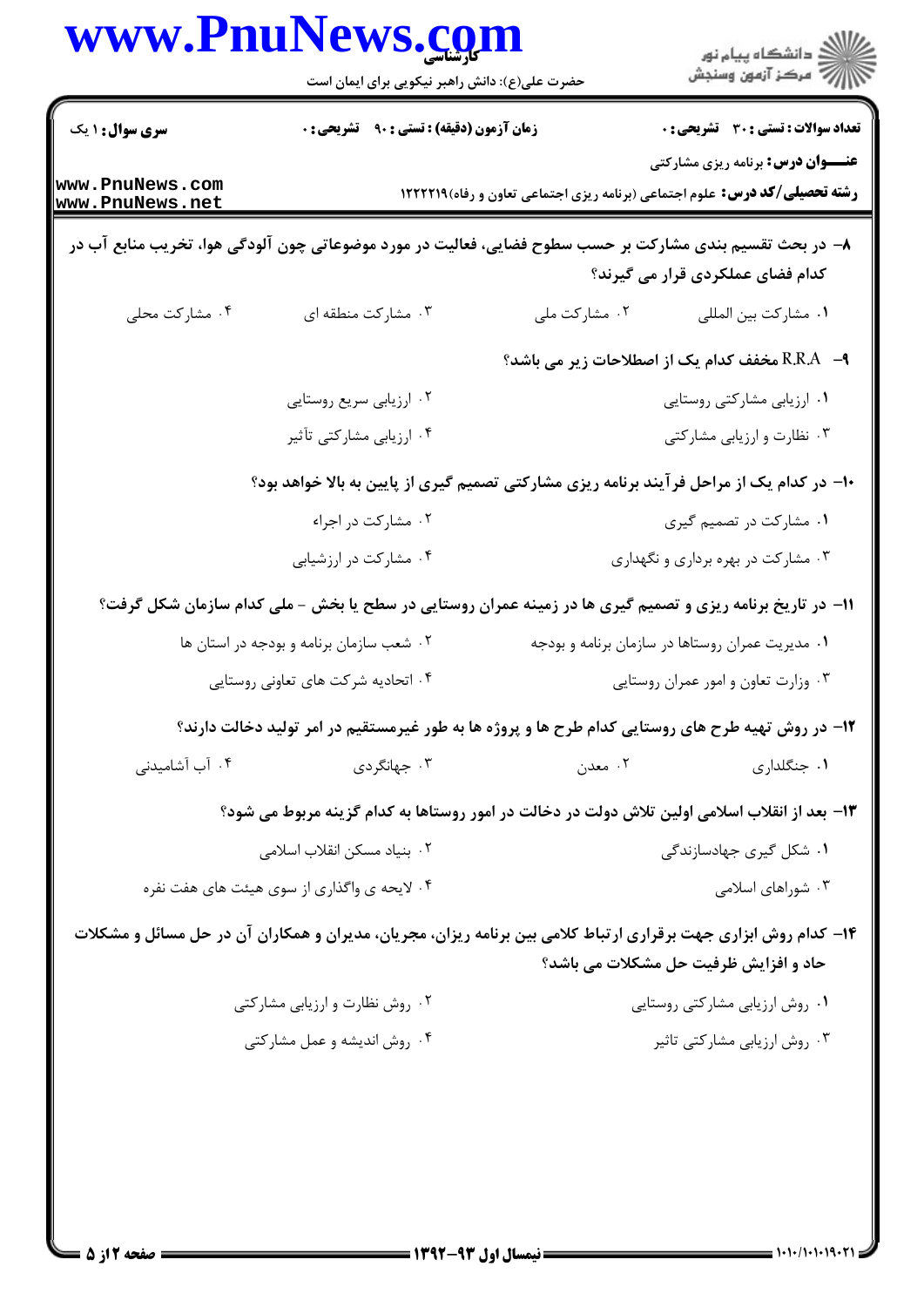|                                    | www.PnuNews.com<br>حضرت علی(ع): دانش راهبر نیکویی برای ایمان است | ر<br>ران دانشگاه پيام نور<br>ران مرکز آزمون وسنڊش                                                          |
|------------------------------------|------------------------------------------------------------------|------------------------------------------------------------------------------------------------------------|
| <b>سری سوال : ۱ یک</b>             | <b>زمان آزمون (دقیقه) : تستی : ۹۰ قشریحی : 0</b>                 | <b>تعداد سوالات : تستی : 30 ٪ تشریحی : 0</b>                                                               |
|                                    |                                                                  | <b>عنـــوان درس:</b> برنامه ریزی مشارکتی                                                                   |
| www.PnuNews.com<br>www.PnuNews.net |                                                                  | <b>رشته تحصیلی/کد درس:</b> علوم اجتماعی (برنامه ریزی اجتماعی تعاون و رفاه) ۱۲۲۲۲۱۹                         |
|                                    |                                                                  | <b>۱۵</b> - در ارزیابی مزرعه ای روستایی درک وفهم کدام مورد در شکل گیری PRA سهم اساسی داشته است؟            |
|                                    |                                                                  | ۰۱ اهمیت دادن به نگرش ها، رفتارها و گفته ها                                                                |
|                                    |                                                                  | ۰۲ اطلاع از منطق و حرفه کشاورزان کوچک و فقیر                                                               |
|                                    |                                                                  | ۰۳ ارزش دادن به اقامت در محل                                                                               |
|                                    |                                                                  | ۰۴ تقویم فصلی و سنجش نوآوری برای طبقه بندی کارهای مختلف                                                    |
|                                    |                                                                  | ۱۶– ترسیم کدام نقشه کمک می نماید تا درک بهتری از مسئله اسکان اهالی روستا داشته باشیم؟                      |
|                                    | ۰۲ ترسیم نقشه تاریخی روستا                                       | ۰۱ ترسیم نقشه اجتماعی روستا                                                                                |
|                                    | ۰۴ مدل سازی روستا                                                | ۰۳ ترسیم نقشه منابع روستا                                                                                  |
|                                    |                                                                  | ۱۷– در این روش رتبه بندی از بکار بردن معیار صرف نظر می شود؟                                                |
|                                    | ۰۲ ماتریس رتبه بندی                                              | ۰۱ رتبه بندی مزدوجی                                                                                        |
|                                    | ۰۴ رتبه بندی از نظر ثروت                                         | ۰۳ امتياز دادن                                                                                             |
|                                    |                                                                  | ۱۸– در طرح تدوین استراتژی های توسعه روستایی استان یزد از روش ارزیابی مشارکتی در چه موضوعی استفاده شده است؟ |
|                                    |                                                                  | ۰۱ طرح بهسازی آبیاری                                                                                       |
|                                    |                                                                  | ۰۲ برای ارزیابی ریسک، آسیب پذیری و سنجش ظرفیت کاهش بلایای طبیعی                                            |
|                                    |                                                                  | ۰۳ تعیین مهم ترین مشکلات روستاهای منطقه و اولویت بندی آن ها                                                |
|                                    |                                                                  | ۰۴ ارزیابی وضعیت معیشتی کشاورزان فقیر ، متوسط و خوب                                                        |
|                                    |                                                                  | ۱۹- کدام گزینه مرکز ثقل روش شناسی ارزشیابی مشارکتی می باشد؟                                                |
|                                    | ۰۲ ایمان و اعتقاد به مردم عادی و سازمان دهندگان محلی             | ۰۱ کارکنان پروژه                                                                                           |
|                                    | ۰۴ محققان به عنوان تسهیل گران مشارکت                             | ۰۳ برنامه های مدون شده                                                                                     |
|                                    |                                                                  | ۲۰- در کدام یک از سبک تسهیل گری بیشتر برخود مسایل متمرکز هستند تا مردم حل کننده مسائل؟                     |
|                                    | ۲. سبک میانجی گری یکیارچه                                        | ٠١. سبک انعکاسی                                                                                            |
|                                    | ۰۴ سبک میانجی گری توزیعی                                         | ۰۳ سبک حل مسئله                                                                                            |
|                                    |                                                                  |                                                                                                            |
|                                    |                                                                  |                                                                                                            |
|                                    |                                                                  |                                                                                                            |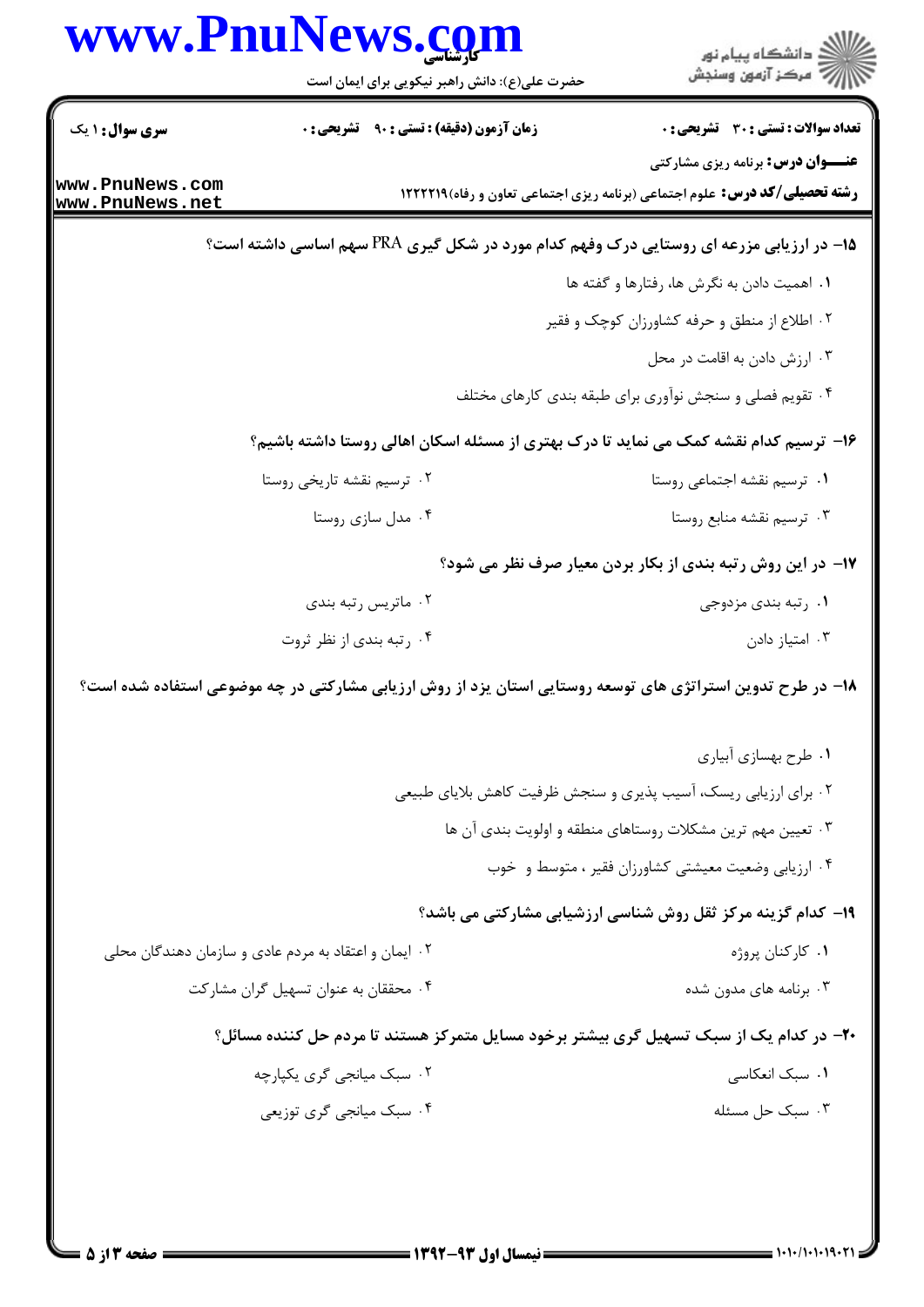| <b>سری سوال : ۱ یک</b>             |                                                   |                                                                                                              |                                                         |
|------------------------------------|---------------------------------------------------|--------------------------------------------------------------------------------------------------------------|---------------------------------------------------------|
|                                    | <b>زمان آزمون (دقیقه) : تستی : ۹۰٪ تشریحی : 0</b> |                                                                                                              | <b>تعداد سوالات : تستی : 30 - تشریحی : 0</b>            |
| www.PnuNews.com<br>www.PnuNews.net |                                                   | <b>رشته تحصیلی/کد درس:</b> علوم اجتماعی (برنامه ریزی اجتماعی تعاون و رفاه)1222211                            | <b>عنـــوان درس:</b> برنامه ریزی مشارکتی                |
|                                    |                                                   | <b>۲۱</b> - کدام یک از ویژگی های زیر خارج از ویژگی های سازمان های مردم نهاد می باشد؟                         |                                                         |
|                                    | ۰۲ مدیریت مشارکتی                                 |                                                                                                              | ٠١. خصلت داوطلبانه يا مردم مدار                         |
|                                    | ۰۴ دخالت دولت در تشکیل آن ها                      |                                                                                                              | ۰۳ قابلیت توسعه ای                                      |
|                                    |                                                   | ۲۲- اولین گام در راه برنامه ریزی موفق روستایی کدام مورد می باشد؟                                             |                                                         |
|                                    |                                                   |                                                                                                              | ٠١. شناخت وضع موجود روستا                               |
|                                    |                                                   | ۰۲ تشکیل کمیته مرکب از افرادی که در فرآیند برنامه ریزی روستا مشارکت داشته باشند.                             |                                                         |
|                                    |                                                   |                                                                                                              | ۰۳ تعیین اهداف کلان و خرد و راه کارهای دستیابی به آن ها |
|                                    |                                                   |                                                                                                              | ۰۴ تدوین برنامه اجرایی                                  |
|                                    |                                                   | ۲۳- پیامد بارز اجرای سیاست های برنامه های پنج گانه عمرانی قبل از انقلاب چه بود؟                              |                                                         |
|                                    |                                                   |                                                                                                              | ۰۱ اختلاف فاحش منطقه ای در کشور                         |
|                                    |                                                   |                                                                                                              | ٠٢ افزايش جمعيت شاغلان بخش كشاورزى در روستاها           |
|                                    |                                                   |                                                                                                              | ۰۳ افزایش بودجه عمرانی نواحی روستایی در مقایسه با شهرها |
|                                    |                                                   |                                                                                                              | ۰۴ تک قطبی شدن کل مناطق شهری و روستایی                  |
|                                    |                                                   | <b>۲۴</b> - قوی ترین سطح برنامه ریزی در کشورهای آمریکای شمالی کدام سطح می باشد؟                              |                                                         |
| ۰۴ برنامه ریزی ملی                 | ۰۳ برنامه ریزی محلی                               | ۰۲ برنامه ریزی منطقه ای                                                                                      | ۰۱ برنامه ریزی شهری                                     |
|                                    |                                                   | ۲۵– بر اساس قانون تشکیل ایالات و ولایات و دستورالعمل حکام مصوب ۱۲۸۴ هجری شمسی اداره امور ده به چه کسی واگذار | شد؟                                                     |
| ۰۴ بنیچه                           | ۰۳ انجمن ده                                       | ۰۲ کدخدا                                                                                                     | ۰۱ مباشر                                                |
|                                    |                                                   | ۲۶– تشکیل جلسه های اطلاع دهی به وسیله موسسه برنامه ریزی جزء کدام یک از شیوه های مشارکت شهروندان در طرح های   | <b>توسعه شهری می باشد؟</b>                              |
|                                    | ۰۲ شیوه های سازمان یافته و منظم                   |                                                                                                              | ۰۱ شیوه های سازمان نیافته و نامنظم                      |
|                                    | ۰۴ شیوه های انفعالی                               |                                                                                                              | ۰۳ شیوه های فعال                                        |